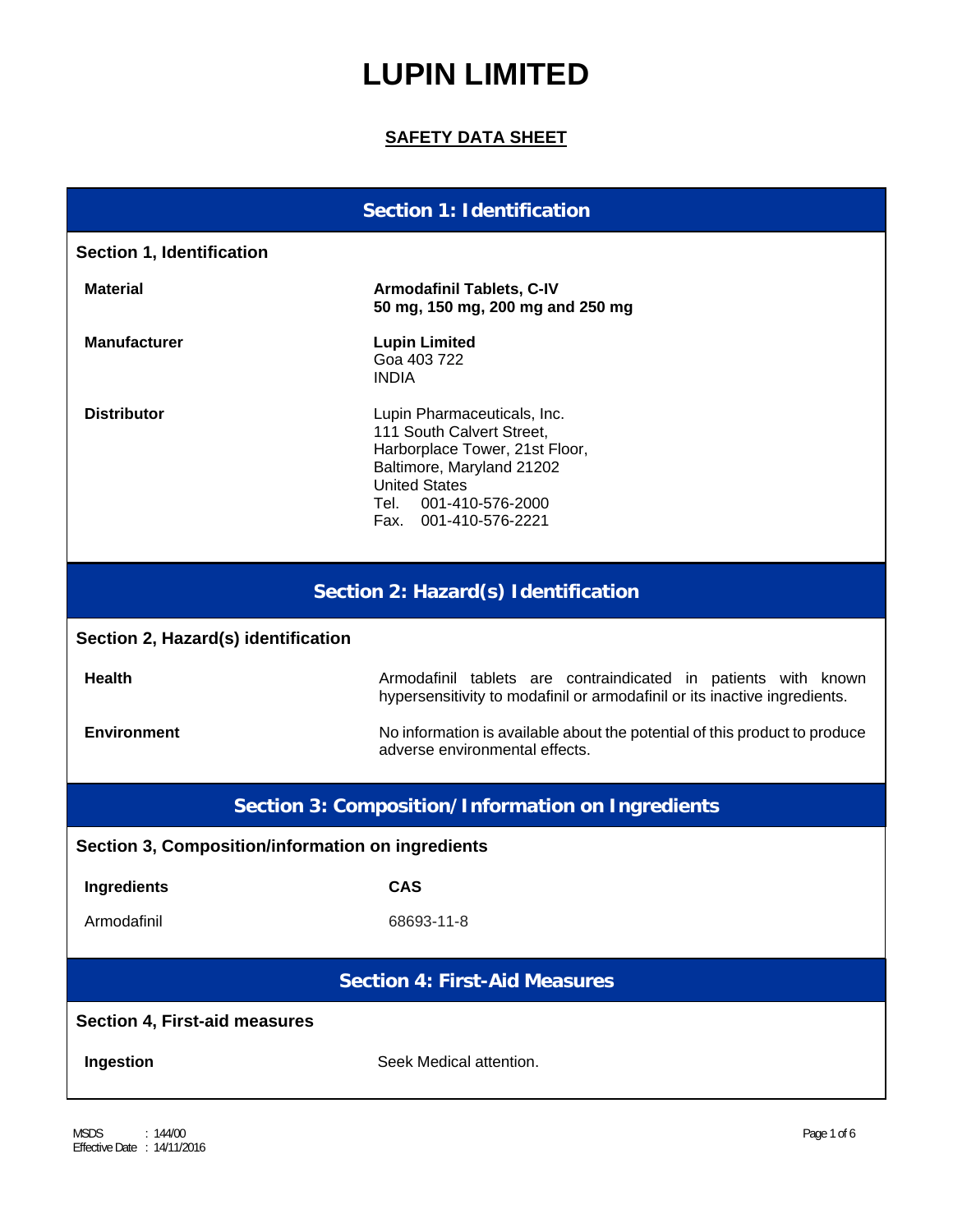| <b>Inhalation</b>                        | Move individual to fresh air. Obtain medical attention if breathing difficulty<br>occurs. If not breathing, provide artificial respiration assistance.                                                                                                                                                                                                                                                                                                                                                                                                                                                                                                                                                                                                                                                                                                                                                                                                                                                                                                                               |  |  |
|------------------------------------------|--------------------------------------------------------------------------------------------------------------------------------------------------------------------------------------------------------------------------------------------------------------------------------------------------------------------------------------------------------------------------------------------------------------------------------------------------------------------------------------------------------------------------------------------------------------------------------------------------------------------------------------------------------------------------------------------------------------------------------------------------------------------------------------------------------------------------------------------------------------------------------------------------------------------------------------------------------------------------------------------------------------------------------------------------------------------------------------|--|--|
| <b>Skin Contact</b>                      | Remove contaminated clothing and flush exposed area with large<br>amounts of water. Wash all exposed areas of skin with plenty of soap<br>and water. Obtain medical attention if skin reaction occurs.                                                                                                                                                                                                                                                                                                                                                                                                                                                                                                                                                                                                                                                                                                                                                                                                                                                                               |  |  |
| <b>Eye Contact</b>                       | Flush eyes with plenty of water. Get medical attention.                                                                                                                                                                                                                                                                                                                                                                                                                                                                                                                                                                                                                                                                                                                                                                                                                                                                                                                                                                                                                              |  |  |
| <b>NOTES TO HEALTH PROFESSIONALS</b>     |                                                                                                                                                                                                                                                                                                                                                                                                                                                                                                                                                                                                                                                                                                                                                                                                                                                                                                                                                                                                                                                                                      |  |  |
| <b>Medical Treatment</b>                 | Treat according to locally accepted protocols. For additional guidance,<br>refer to the current prescribing information or to the local poison control<br>information center. Protect the patient's airway and support ventilation<br>and perfusion. Meticulously monitor and maintain, within acceptable<br>limits, the patient's vital signs, blood gases, serum electrolytes, etc.                                                                                                                                                                                                                                                                                                                                                                                                                                                                                                                                                                                                                                                                                                |  |  |
| <b>OVERDOSAGE</b>                        | There were no overdoses reported in the armodafinil clinical studies.<br>Symptoms of armodafinil overdose are likely to be similar to those of<br>modafinil. Symptoms of overdose in modafinil clinical trials included<br>excitation or agitation, insomnia, and slight or moderate elevations in<br>hemodynamic parameters. From post-marketing experience with<br>modafinil, there have been reports of fatal overdoses involving modafinil<br>alone or in combination with other drugs. Symptoms most often<br>accompanying modafinil overdose, alone or in combination with other<br>drugs have included insomnia; central nervous system symptoms such<br>as restlessness, disorientation, confusion, excitation and hallucination;<br>digestive changes such as nausea and diarrhea; and cardiovascular<br>changes such as tachycardia, bradycardia, hypertension and chest pain.<br>No specific antidote exists for the toxic effects of a armodafinil overdose.<br>Such overdoses should be managed with primarily supportive care,<br>including cardiovascular monitoring. |  |  |
| <b>Section 5: Fire-Fighting Measures</b> |                                                                                                                                                                                                                                                                                                                                                                                                                                                                                                                                                                                                                                                                                                                                                                                                                                                                                                                                                                                                                                                                                      |  |  |
| Section 5, Fire-fighting measures        |                                                                                                                                                                                                                                                                                                                                                                                                                                                                                                                                                                                                                                                                                                                                                                                                                                                                                                                                                                                                                                                                                      |  |  |
| <b>Fire and Explosion Hazards</b>        | Toxic gases may be emitted from fires involving this product, therefore<br>self-contained breathing apparatus and full protective equipment are                                                                                                                                                                                                                                                                                                                                                                                                                                                                                                                                                                                                                                                                                                                                                                                                                                                                                                                                      |  |  |

self-contained breathing apparatus and full protective equipment recommended for fire fighters.

# **Extinguishing Media** No restriction.

**Special Firefighting Procedures** For single units (packages): No special requirements needed.

 For larger amounts (multiple packages/pallets) of product: Since toxic, corrosive or flammable vapors might be evolved from fires involving this product and associated packaging, self-contained breathing apparatus and full protective equipment are recommended for firefighters.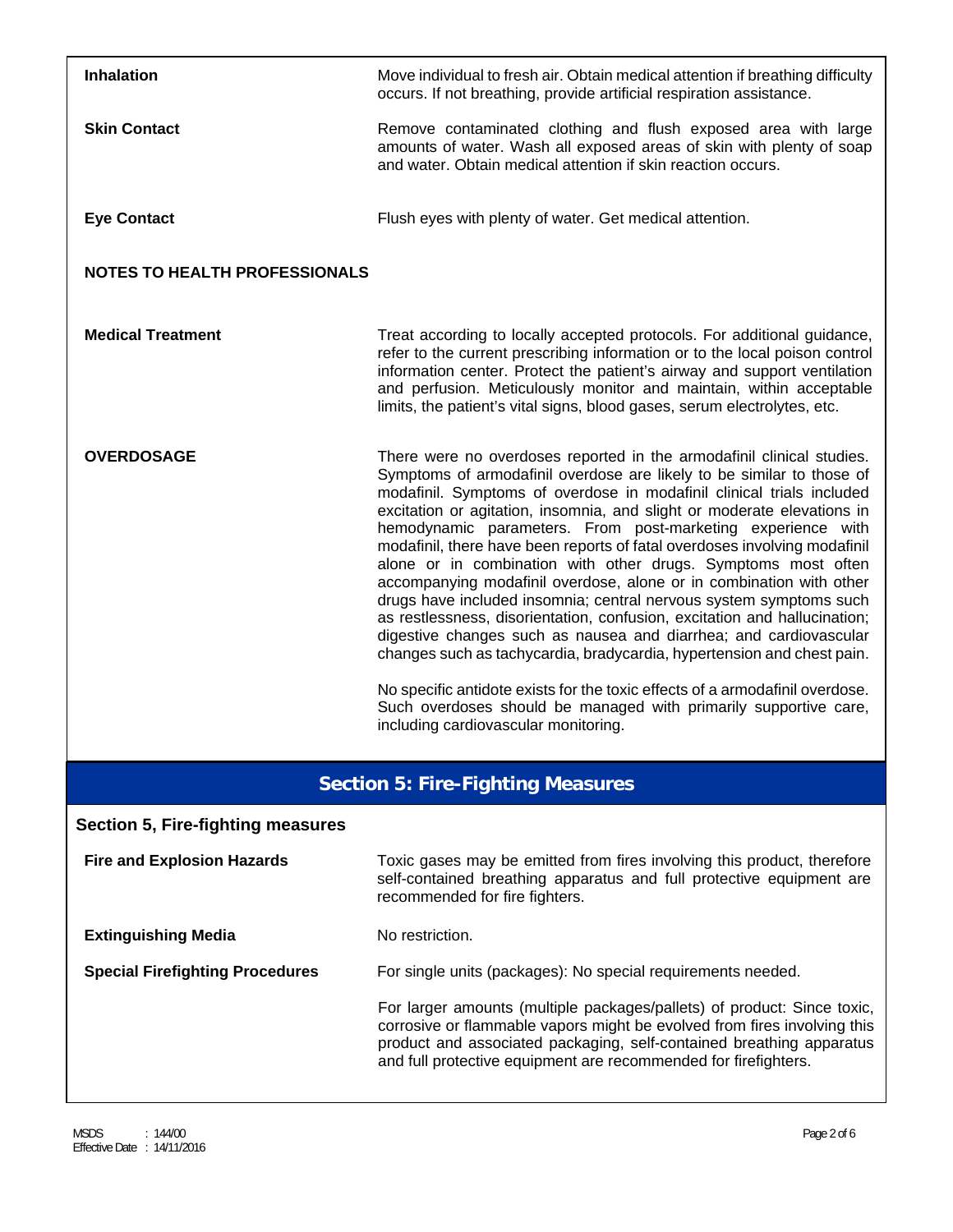### **Section 6: Accidental Release Measures**

| Section 6, Accidental release measures |                                                                                                                                                                                                                                               |  |  |  |
|----------------------------------------|-----------------------------------------------------------------------------------------------------------------------------------------------------------------------------------------------------------------------------------------------|--|--|--|
| <b>Personal Precautions</b>            | Personnel involved in clean-up should wear appropriate personal<br>protective equipment. Minimize exposure                                                                                                                                    |  |  |  |
| <b>Environmental Precautions</b>       | Place waste in an appropriately labeled, sealed container for disposal.<br>Care should be taken to avoid environmental release.                                                                                                               |  |  |  |
| <b>Clean-up Methods</b>                | Contain the source of spill if it is safe to do so. Collect spilled material<br>by a method that controls dust generation. A damp cloth or a filtered<br>vacuum should be used to clean spills of dry solids. Clean spill area<br>thoroughly. |  |  |  |

### **Section 7: Handling and Storage**

#### **Section 7, Handling and storage**

Handling **Handling If tablets are crushed and/or broken, avoid breathing dust and avoid breathing** contact with eyes, skin, and clothing. Use appropriate ventilation. Avoid generating airborne dust. When handling, use appropriate personal protective equipment. Wash thoroughly after handling. Releases to the environment should be avoided. Review and implement appropriate technical and procedural waste water and waste disposal measures to prevent occupational exposure or environmental releases. Potential points of process emissions of this material to the atmosphere should be controlled with dust collectors, HEPA filtration

**Storage** Store at 25°C (77°F); excursions permitted to 15° to 30°C (59° to 86°F) [see USP Controlled Room Temperature].

### **Section 8: Exposure Controls/Personal Protection**

systems or other equivalent controls.

#### **Section 8, Exposure controls/personal protection**

Wear appropriate clothing to avoid skin contact. Wash hands and arms thoroughly after handling.

### **Section 9: Physical and Chemical Properties**

### **Section 9, Physical and chemical properties**

**Physical Form Armodafinil Tablets are available as follows:** 50 mg: White to off white, round, biconvex tablets debossed with "LU" on one side "X41" on the other side. NDC 68180-569-07 - Bottles of 60

> 150 mg: White to off white, oval, biconvex tablets debossed with "LU" on one side "X43" on the other side.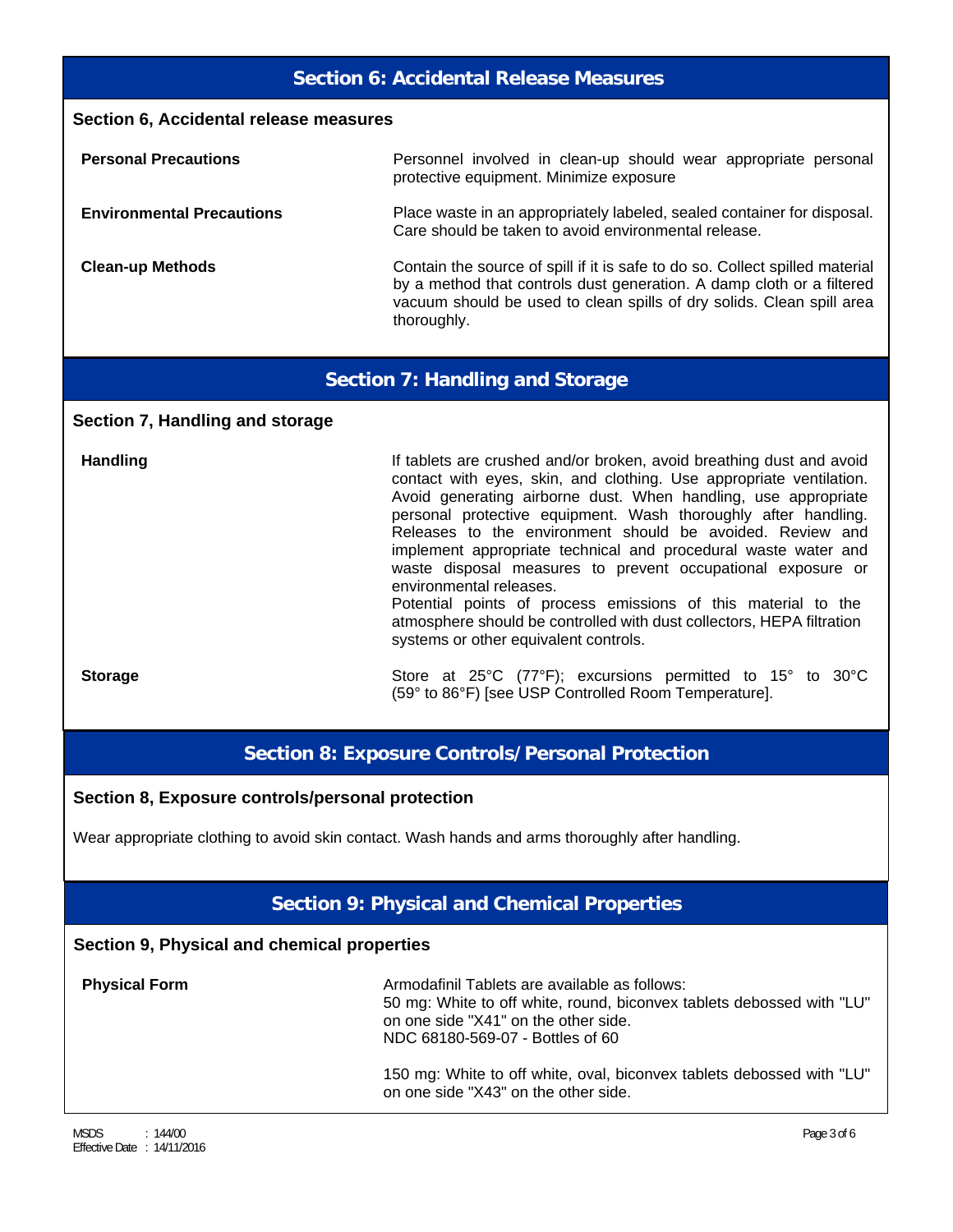NDC 68180-571-07 - Bottles of 60 NDC 68180-571-02 - Bottles of 500

200 mg: White to off white, oval, biconvex tablets debossed with "LU" on one side "X44" on the other side. NDC 68180-572-07 - Bottles of 60 NDC 68180-572-02 - Bottles of 500

250 mg: White to off white, oval, biconvex tablets debossed with "C04" on one side "LL" on the other side. NDC 68180-573-07 - Bottles of 60 NDC 68180-573-02 - Bottles of 500

# **Section 10: Stability and Reactivity**

### **Section 10, Stability and reactivity**

Stable under recommended storage conditions.

# **Section 11: Toxicological Information**

#### **Section 11, Toxicological information**

**Carcinogenesis, Mutagenesis, Impairment of Fertility** 

#### **Carcinogenesis**

In a mouse carcinogenicity study, armodafinil (R-modafinil) was administered at oral doses of up to 300 mg/kg/day in males and 100 mg/kg/day in females for approximately two years, no tumorigenic effects were observed.

In a rat carcinogenicity study modafinil (a mixture of R- and S-modafinil) was administered at oral doses of up to 60 mg/kg/day for two years; no tumorigenic effects were observed.

At the highest doses studied in mouse and rat, the plasma armodafinil exposures (AUC) were less than that in humans at the MRHD of armodafinil (250 mg/day).

#### **Mutagenesis**

Armodafinil was negative in an in vitro bacterial reverse mutation assay and in an in vitro chromosomal aberration assay in human lymphocytes.

Modafinil was negative in a series of in vitro (i.e., bacterial reverse mutation, mouse lymphoma tk, chromosomal aberration in human lymphocytes, cell transformation in BALB/3T3 mouse embryo cells) or in vivo (mouse bone marrow micronucleus) assays.

### **Impairment of Fertility**

A fertility and early embryonic development (to implantation) study was not conducted with armodafinil alone.

Oral administration of modafinil (doses of up to 480 mg/kg/day) to male and female rats prior to and throughout mating, and continuing in females through day 7 of gestation produced an increase in the time to mate at the highest dose; no effects were observed on other fertility or reproductive parameters. The no-effect dose of 240 mg/kg/day was associated with a plasma armodafinil AUC less than that in humans at the MRHD of armodafinil.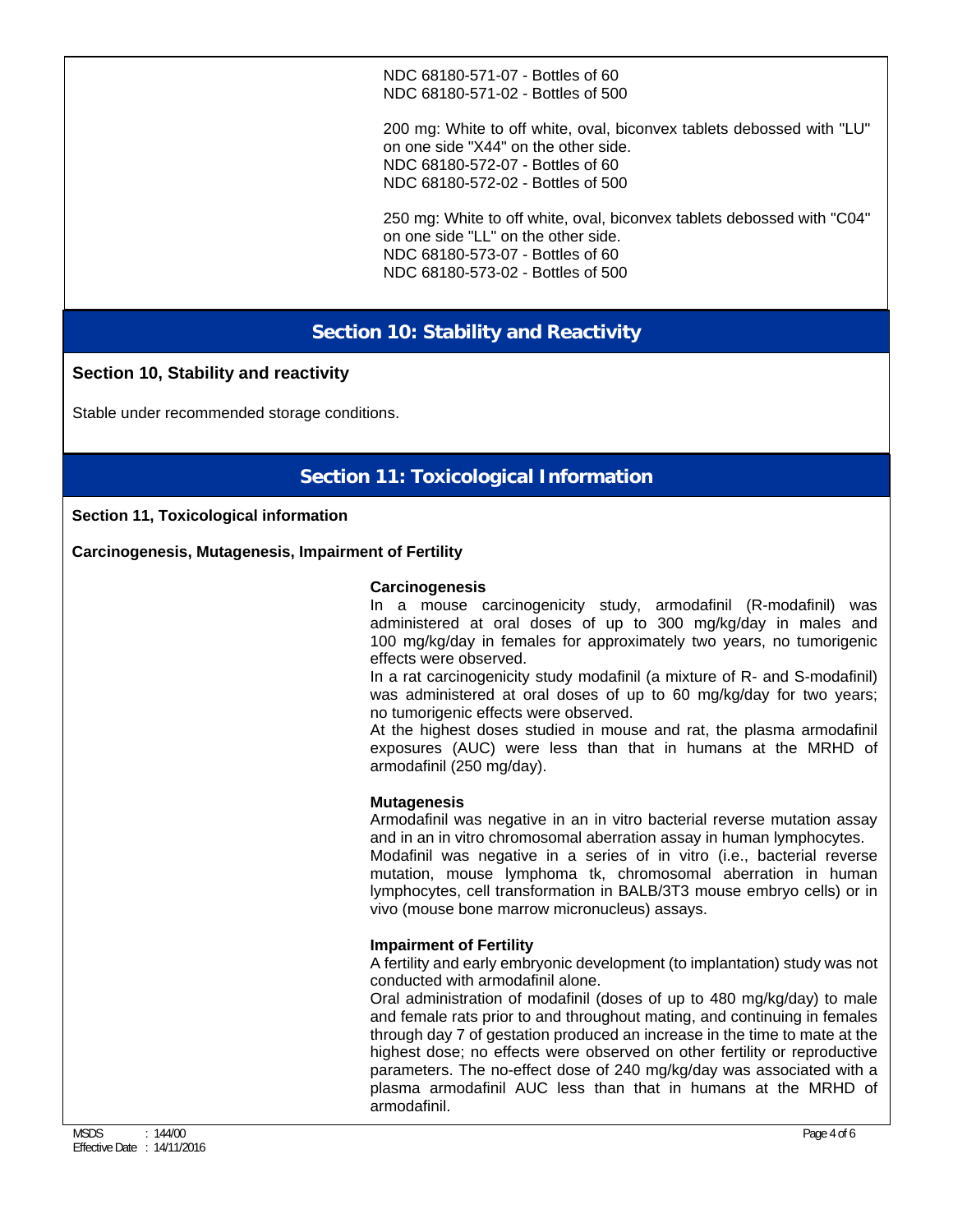|  | <b>Section 12: Ecological Information</b> |
|--|-------------------------------------------|
|  |                                           |

# **Section 12: Ecological Information**

No relevant studies identified.

### **Section 13: Disposal Considerations**

### **Section 13: Disposal Considerations**

Incinerate in an approved facility. Follow all federal state and local environmental regulations.

## **Section 14: Transport Information**

### **Section 14: Transport Information**

| <b>IATA/ICAO</b> - Not Regulated |                            |     |
|----------------------------------|----------------------------|-----|
| <b>IATA Proper shipping Name</b> |                            | N/A |
| IATA UN/ID No                    |                            | N/A |
| <b>IATA Hazard Class</b>         |                            | N/A |
| <b>IATA Packaging Group</b>      | $\mathcal{D}^{\text{max}}$ | N/A |
| IATA Label                       |                            | N/A |
| <b>IMDG</b> - Not Regulated      |                            |     |
| <b>IMDG Proper shipping Name</b> |                            | N/A |
| <b>IMDG UN/ID No</b>             |                            | N/A |
| IMDG Hazard Class                |                            | N/A |
| <b>IMDG Flash Point</b>          |                            | N/A |
| <b>IMDG Label</b>                |                            | N/A |
| <b>DOT - Not Regulated</b>       |                            |     |
| DOT Proper shipping Name         |                            | N/A |
| DOT UN/ID No                     |                            | N/A |
| <b>DOT Hazard Class</b>          |                            | N/A |
| <b>DOT Flash Point</b>           |                            | N/A |
| <b>DOT Packing Group</b>         |                            | N/A |
| <b>DOT Label</b>                 |                            | N/A |

# **Section 15: Regulatory Information**

### **Section 15: Regulatory Information**

This Section Contains Information relevant to compliance with other Federal and/or state laws.